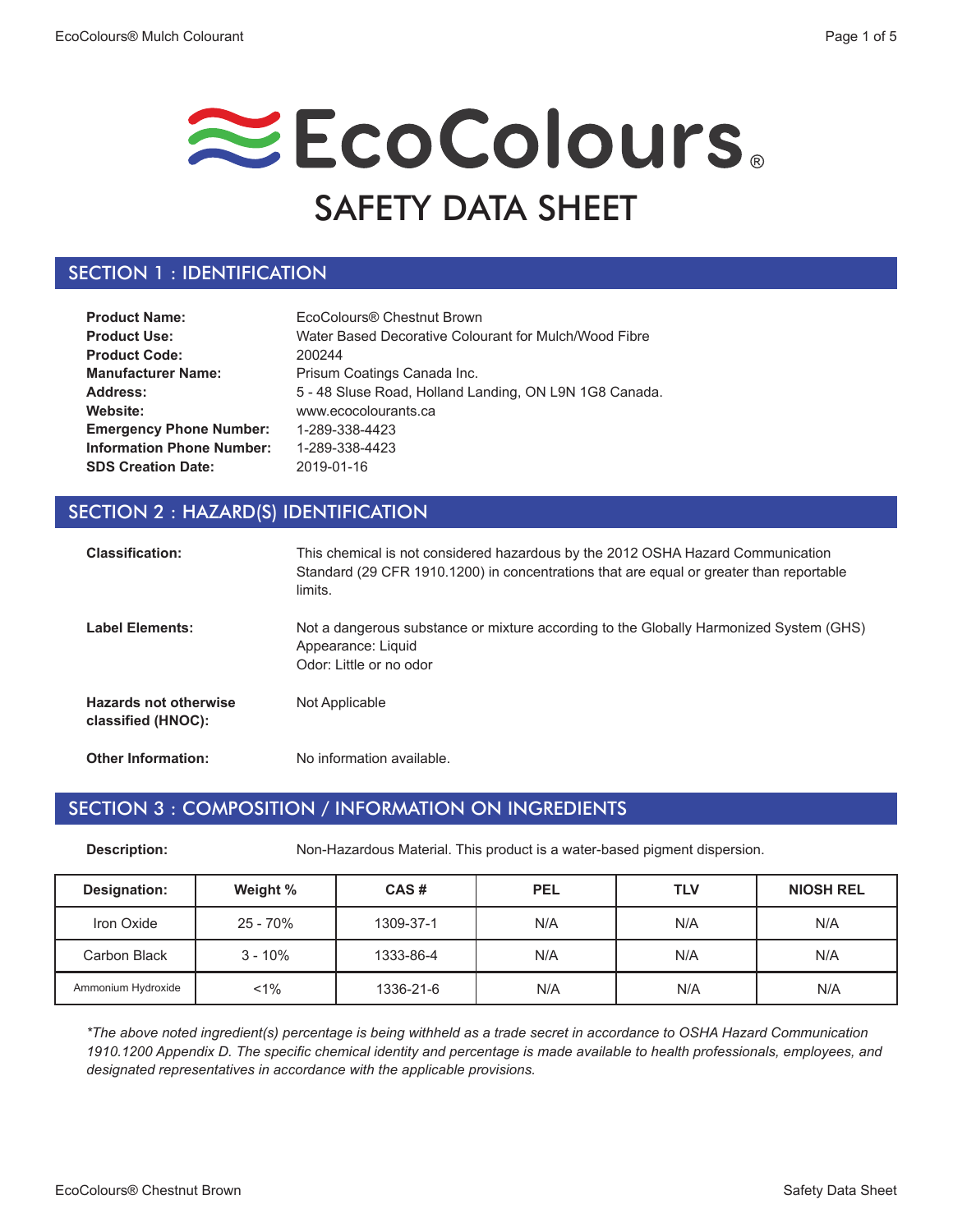## SECTION 4 : FIRST AID MEASURES

| <b>General Advice:</b>     | No hazards which require special first aid measures.                                                                                 |
|----------------------------|--------------------------------------------------------------------------------------------------------------------------------------|
| <b>Eve Contact:</b>        | Immediately flush eyes with plenty of water for at least 15 minutes. If irritation develops,<br>consult a physician.                 |
| <b>Skin Contact:</b>       | Flush contaminated skin with plenty of water. Consult a physician if irritation develops.                                            |
| Inhalation:                | Move exposed person to fresh air. If irritation persists, get medical attention promptly.                                            |
| Ingestion:                 | Do not induce vomiting. If victim is conscious, rinse mouth and give plenty of water to drink.<br>Get medical attention immediately. |
| <b>Notes To Physician:</b> | Treat symtomatically (decontamination, vital functions).                                                                             |

#### SECTION 5 : FIRE-FIGHTING MEASURES

| <b>Suitable Extinguishing</b><br>Media:                                                           | Water spray, dry powder, foam, carbon dioxide. Use extinguishing measures that are appropri-<br>ate to local circumstances and the surrounding environment. |  |  |
|---------------------------------------------------------------------------------------------------|-------------------------------------------------------------------------------------------------------------------------------------------------------------|--|--|
| <b>Protective Equipment And</b><br><b>Precautions For Firefighters:</b>                           | As in any fire, wear self-contained breathing apparatus pressure-demand, MSHA/NIOSH<br>(approved or equivalent) and full protective gear.                   |  |  |
| <b>Specific Hazards Arising</b><br><b>From The Chemical:</b>                                      | Closed containers may rupture if exposed to fire or extreme heat.                                                                                           |  |  |
| <b>Sensitivity To Mechanical</b><br>Impact:                                                       | <b>No</b>                                                                                                                                                   |  |  |
| <b>Sensitivity To Static</b><br>Discharge:                                                        | <b>No</b>                                                                                                                                                   |  |  |
| <b>Flash Point Data</b>                                                                           |                                                                                                                                                             |  |  |
| Flash Point (°F):                                                                                 | Not applicable                                                                                                                                              |  |  |
| Flash Point (°C):                                                                                 | Not applicable                                                                                                                                              |  |  |
| <b>Flash Point Method:</b>                                                                        | Not applicable                                                                                                                                              |  |  |
| <b>Flammability Limits In Air</b>                                                                 |                                                                                                                                                             |  |  |
| <b>Lower Explosion Limit:</b>                                                                     | Not applicable                                                                                                                                              |  |  |
| <b>Upper Explosion Limit:</b>                                                                     | Not applicable                                                                                                                                              |  |  |
| Health: 1<br><b>NFPA</b>                                                                          | Flammability: 0<br><b>Instability: 0</b><br><b>Special: Not applicable</b>                                                                                  |  |  |
| <b>NFPA Legend</b><br>0 - Not Hazardous<br>1 - Slightly<br>2 - Moderate<br>3 - High<br>4 - Severe |                                                                                                                                                             |  |  |

The ratings assigned are only suggested ratings, the contractor/employer has ultimate responsibilities for NFPA ratings where this system is used.

Additional information regarding the NFPA rating system is available from the National Fire Protection Agency (NFPA) at www.nfpa.org.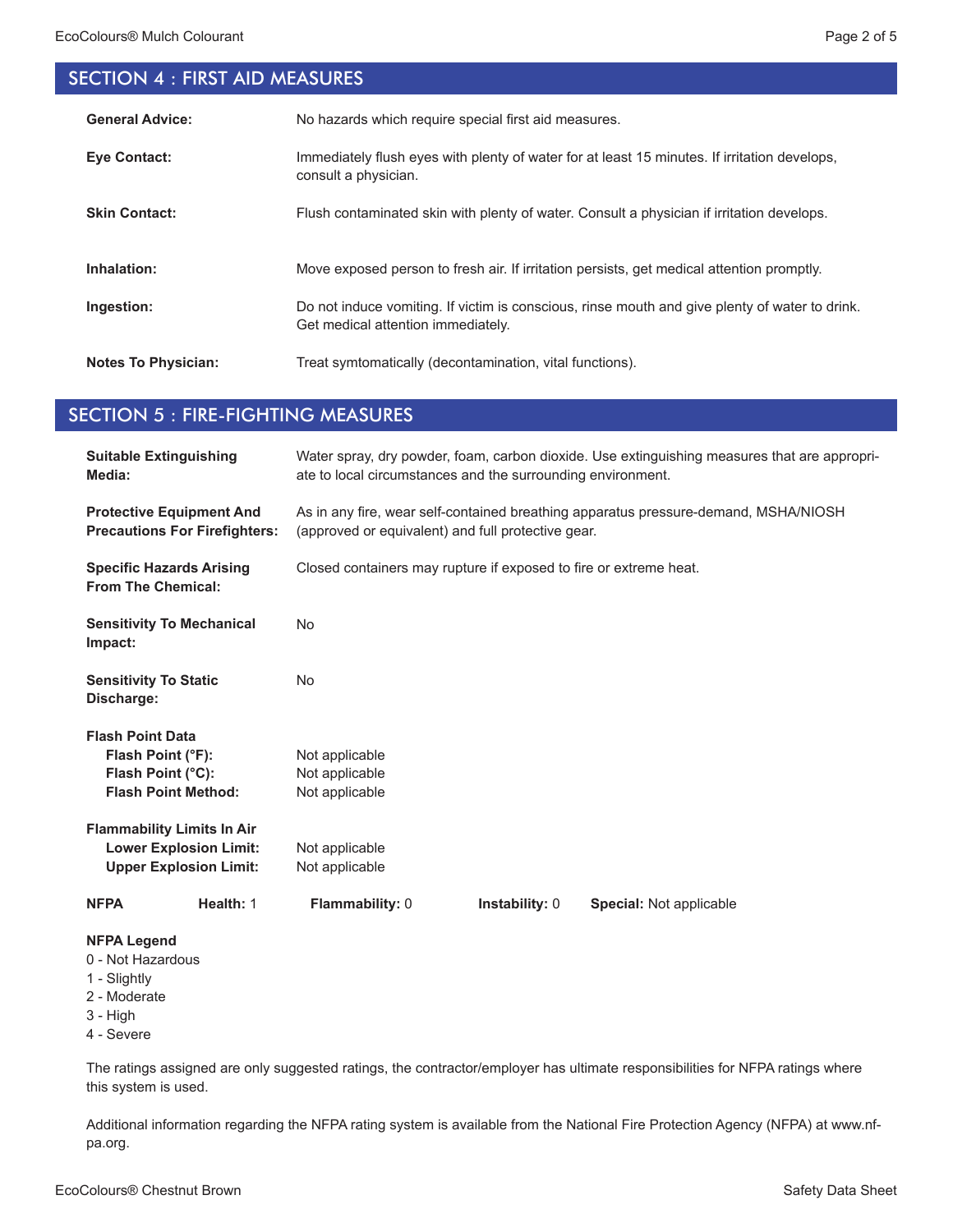May be slippery when wet. Use caution during cleanup, use personal protective clothing, avoid contact with skin, eyes and clothing. Squeegee or broom spilled material and dispose in accordance with all local, provincial/state and federal regulations. Spills may be absorbed by an absorbent material (e.g. sand, sawdust, general-purpose binder, kieselguhr) and dispose as solid waste according to your local, provincial/state and federal regulations. Clean up spills immediately observing precautions in the protective equipment section. Place into a suitable container for disposal. Provide ventilation. After removal, flush spill area with soap and water to remove trace residue.

**Larger spills:** Dike spillage. Pump off product.

**Environmental precautions:** Do not discharge into the subsoil/soil. Do not discharge into drains/surface waters/groundwater.

#### SECTION 7 : HANDLING AND STORAGE

| Handling:                                 | Use with adequate ventilation. Avoid breathing vapor and contact with eyes, skin and clothing.                                                                                                                                                                    |
|-------------------------------------------|-------------------------------------------------------------------------------------------------------------------------------------------------------------------------------------------------------------------------------------------------------------------|
| Storage:                                  | Store in a cool, dry, well ventilated area away from sources of heat, combustible materials,<br>and incompatible substances. Keep container tightly closed when not in use. Do not freeze.<br>Keep out of direct sunlight. Segregate from foods and animal feeds. |
| Protection against fire and<br>explosion: | No special precautions necessary. The substance/product in non-combustible. Product is not<br>explosive.                                                                                                                                                          |
| <b>Hygiene Practices:</b>                 | Wash thoroughly after handling. Avoid contact with eyes and skin.                                                                                                                                                                                                 |

#### SECTION 8 : EXPOSURE CONTROLS / PERSONAL PROTECTION

| <b>Components with</b><br>occupational exposure<br>limits: | Iron oxide:<br>OSHA PEL - PEL 10mg/m3 fimes/smoke ; TWA value 10 mg/m3 fumes smoke;<br>ACGIH TLV - TWA value 5 mg/m3 Respirable fraction;<br>Carbon black:<br>OSHA PEL - PEL 3.5mg/m3 fimes/smoke ; TWA value 3.5 mg/m3 fumes smoke;<br>ACGIH TLV - TWA value 3 mg/m3 Respirable fraction;                                                                                                                                                                                                                                                           |
|------------------------------------------------------------|------------------------------------------------------------------------------------------------------------------------------------------------------------------------------------------------------------------------------------------------------------------------------------------------------------------------------------------------------------------------------------------------------------------------------------------------------------------------------------------------------------------------------------------------------|
| <b>Engineering Measures:</b>                               | Whenever possible engineering controls should be used to minimize the need for personal<br>protective equipment. Ensure adequate ventilation, especially in confined areas.                                                                                                                                                                                                                                                                                                                                                                          |
| <b>Protective Equipment</b><br><b>Eye/Face Protection:</b> | Safety glasses with side-shields. Tightly fitting safety goggles (chemical goggles). Wear face<br>shield if splashing hazard exists.                                                                                                                                                                                                                                                                                                                                                                                                                 |
| <b>Skin Protection:</b>                                    | Protective gloves and impervious clothing or chemical protection suit.                                                                                                                                                                                                                                                                                                                                                                                                                                                                               |
| <b>Respiratory Protection:</b>                             | In case of insufficient ventilation wear suitable respiratory equipment. Wear NIOSH certified<br>(or equivalent) TC23C Chemical/Mechanical type filter system to remove a combination of<br>particles, gas and vapours. For situations where airborne concentrations may exceed the level<br>for which an air purifying respirator is effective, or where the levels are unknown or Immediate-<br>ly Dangerous to Life or Health (IDLH), use NIOSH-certified full facepiece pressure demand<br>supplied-air respirator (SAR) with escape provisions. |
| <b>Hygiene Measures:</b>                                   | Avoid contact with skin, eyes and clothing. Remove and wash contaminated clothing before<br>re-use. Wash thoroughly after handling.                                                                                                                                                                                                                                                                                                                                                                                                                  |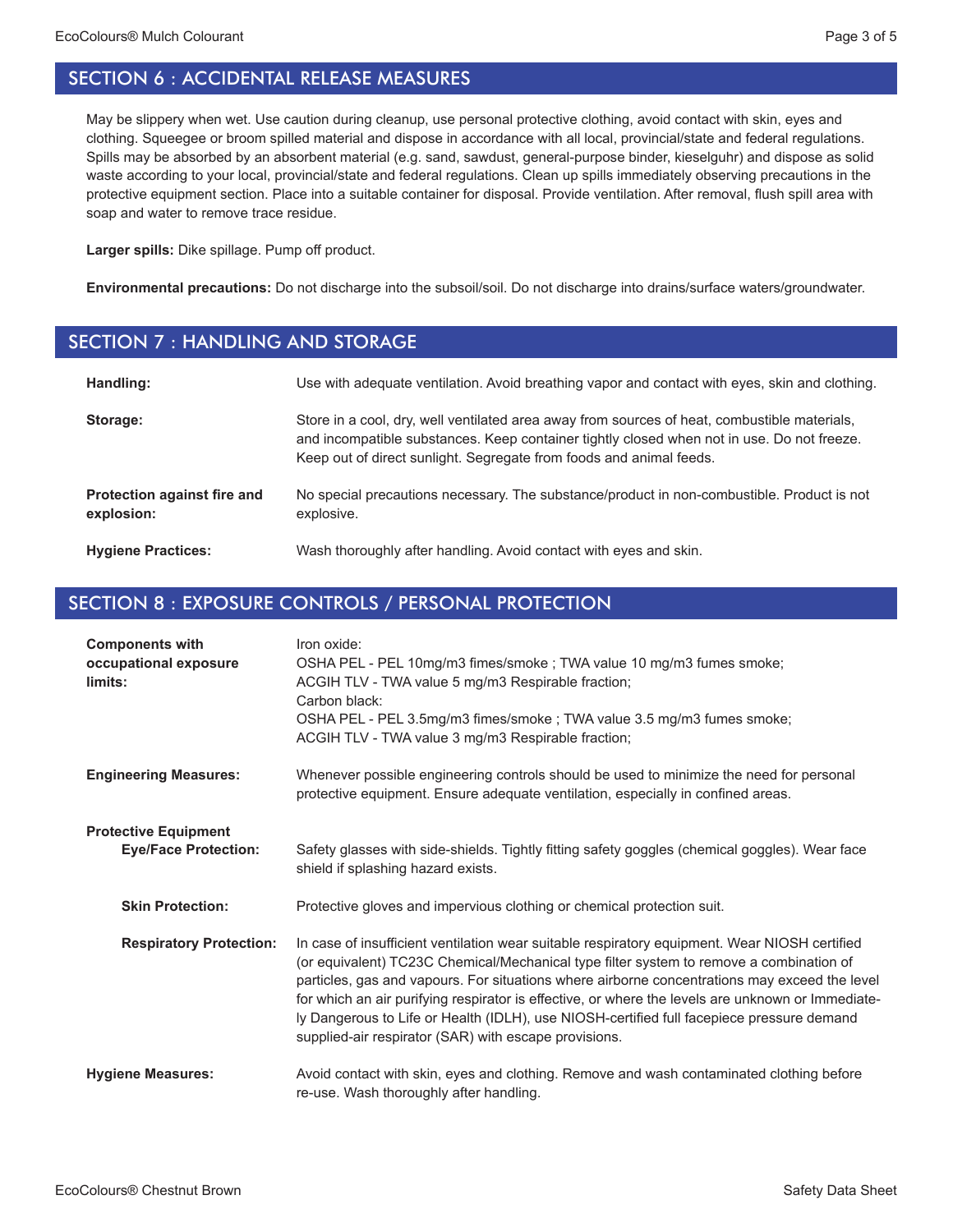#### SECTION 9 : PHYSICAL AND CHEMICAL PROPERTIES

| Appearance:                       | Viscous liquid                                                                               |
|-----------------------------------|----------------------------------------------------------------------------------------------|
| Odor:                             | Mild, Ammonia-like                                                                           |
| <b>Odor Threshold:</b>            | Not applicable.                                                                              |
| Colour:                           | <b>Brown</b>                                                                                 |
| <b>Boiling Point:</b>             | Approx 100°                                                                                  |
| <b>Melting Point:</b>             | Not applicable                                                                               |
| Density:                          | Approx $1.60 - 1.80$ g/cm3 (approx $20^{\circ}$ C)                                           |
| Solubility:                       | Not applicable                                                                               |
| <b>Vapor Density:</b>             | Not applicable                                                                               |
| <b>Vapor Pressure:</b>            | Approx 23 hPa (approx $20^{\circ}$ C) infomation applies to solvent                          |
| <b>Evaporation Rate:</b>          | Not applicable                                                                               |
| pH:                               | approx 8 - 10 (undiluted)                                                                    |
| <b>Viscosity:</b>                 | <b>78 KU</b>                                                                                 |
| <b>Flammability:</b>              | No indication of flammability (based on chemical structure)                                  |
| <b>Flash Point:</b>               | Not applicable                                                                               |
| <b>Freezing Point:</b>            | $32^{\circ}$ F / 0 $^{\circ}$ C                                                              |
| Partition coefficient: n-octa-    |                                                                                              |
| nol/water;                        | Not applicable                                                                               |
| <b>Auto-ignition temperature:</b> | Based on the water content the product does not ignite                                       |
| <b>Decomposition temperature:</b> | No information available                                                                     |
| Initial boiling point and         |                                                                                              |
| boiling range:                    | Not applicable                                                                               |
| Upper/lower flammability or       | As a result of our experience with this product and our knowledge we do not expect any       |
| explosive limits:                 | hazard as long as the product is used aappropriately and in accordance with the intended use |
|                                   |                                                                                              |

#### SECTION 10 : STABILITY AND REACTIVITY

| <b>Chemical Stability:</b>       | Stable under normal temperatures and pressures.                                            |
|----------------------------------|--------------------------------------------------------------------------------------------|
| <b>Hazardous Polymerization:</b> | Not reported.                                                                              |
| <b>Conditions to Avoid:</b>      | Heat, flames, incompatible materials, freezing - see SDS Section 7 - Handling and Storage. |
| <b>Incompatible Materials:</b>   | Strong oxidizing agents. Strong acids and bases.                                           |

#### SECTION 11 : TOXICOLOGICAL INFORMATION

Inhalation. Skin. Eyes. **Route of Entry:**

No hazardous materials present. This product does not contain any ingredient designated by IARC, NTP, ACGIH, WHMIS, EC or OSHA, as probable or suspected human carcinogens. **Toxicological:**

Assessment of carcinogenicity: The product has not been tested. The statement has been derived from the properties of the individual components. The results of various animal studies gave no indication of a carcinogenic effect. **Carcinogenicity:**

--------------------------------

Information on carbon black Assessment of carcinogenicity: IARC (International Agency for Research on Cancer) has classified this substance as group 2B (The agent is possibly carcinogenic to humans). In long-term animal studies in which the substance was given by inhalation in high concentrations, a carcinogenic effect was observed. A clear indication of an increased risk of cancer in humans has so far not been shown. No carcinogenic potential can be deduced from other studies with rats and mice. The American Conference of Governmental Industrial Hygienists (ACGIH) has classified this substance as Group A3 - animal carcinogen.